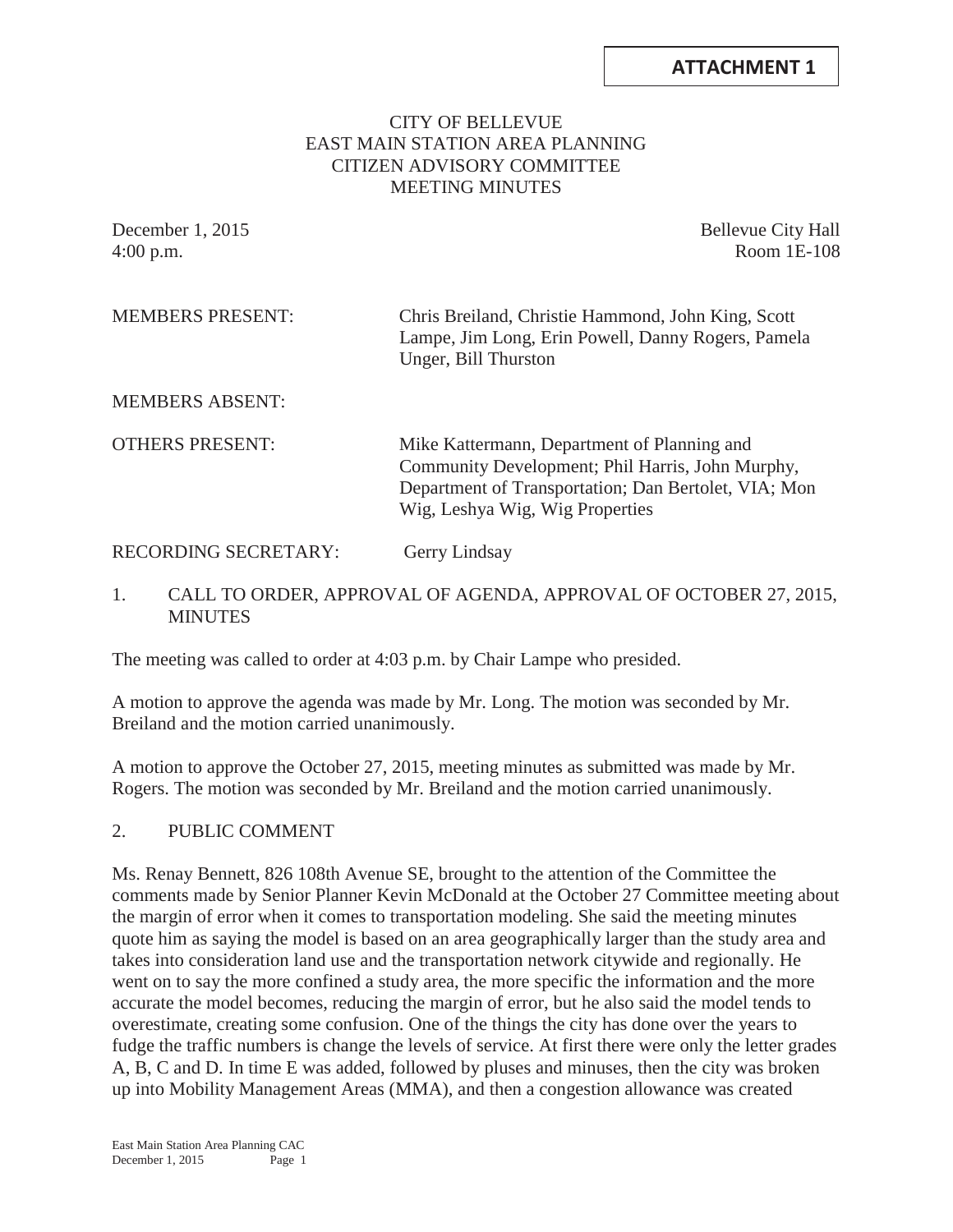allowing several intersections within an area to fail. In the downtown MMA, there are 13 intersections that can fail before the area is given a failing grade. The comments of how the city calculates traffic should be taken with a massive critical eye. At the October 27 meeting, Transportation Planner John Murphy talked about the modeling of increased traffic and said the talk about neighborhood improvements is all aimed at making sure people feel safe and comfortable in light of the increased traffic. The neighborhood has been led to believe the city is acting to keep the neighborhood safe from increased traffic, but it would appear that in fact the city wants the residents to feel safe and comfortable with more traffic. That will not be acceptable to the neighborhood and the Committee should take a strong stand against increased traffic in the neighborhood.

## 3. URBAN DESIGN FRAMEWORK

Senior Planner Mike Kattermann reminded the Committee members that the urban design framework is all about setting the context and vision for the area. The existing context for the area is the single family residential, the downtown, the hotels, clubs and offices that exist, and the freeway frontage. There are also emerging context issues to be considered, such as the light rail station, the changing nature of 112th Avenue, redevelopment interests, and potential zoning changes for the downtown. The discussions to date regarding the framework have been predicated on the principles the Committee has worked under from the start, including making sure redevelopment will complement the community and the downtown, and assuring it will draw people into the redevelopment area.

With regard to complementing the community, the principles include making sure uses will serve the adjacent neighborhoods. Additionally, noise from I-405 should be attenuated by building size and placement. Trees and green space have been identified repeatedly as being important for the redevelopment area as well as all public spaces, including the rights-of-way. Having an engaging pedestrian frontage along 112th Avenue SE is important, as is tapering density closer to the existing residential areas. Sunlight exposure and privacy are also important.

The single family residential areas, the park and the high school areas all have well-established characters that should not be changed. The existing office on the edge of the study area has its own character, and the Office/Limited Business district, which has been the focus of redevelopment, also has an existing character. The major edges that help to define the study area are Main Street, which separates the area from the downtown; 112th Avenue, particularly south of Main Street but to some extent north of Main Street; I-405 fronting the Office/Limited Business; Bellevue Way, which represents the western boundary of the study area; and SE 8th Street, which defines the southern border. The Committee has discussed the need to attenuate noise along the redevelopment area; retaining and creating opportunities for trees and green space along the two major corridors of Main Street and 112th Avenue SE; the new park that will be created on the corner by the portal; and opportunities for additional green space in association with redevelopment of the Red Lion and Hilton sites.

Mr. Kattermann said the plan being developed looks out over the next 20 years. The economic analysis suggests that during that time the only site likely to see a full redevelopment is the Red Lion site.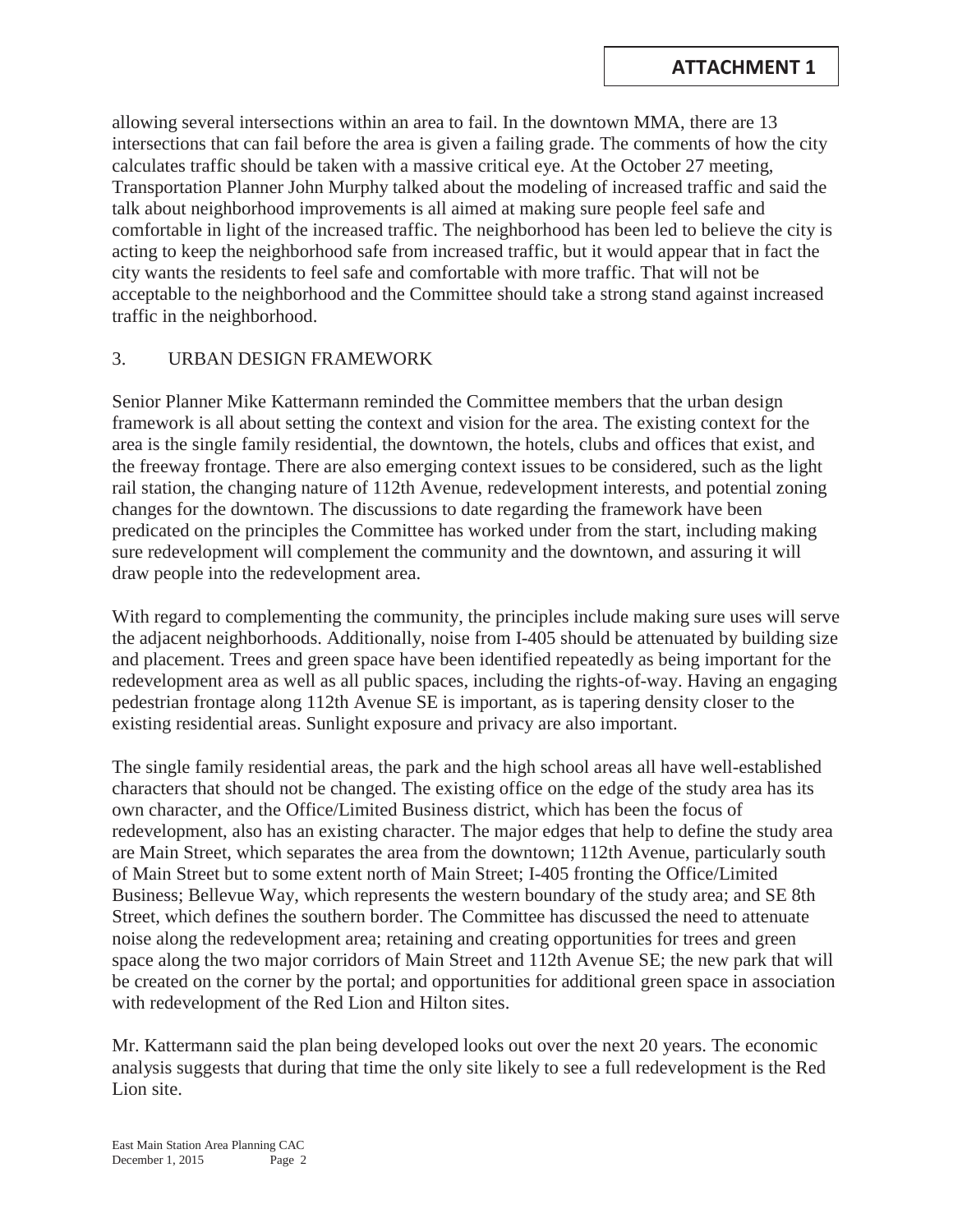Mr. Kattermann said the redevelopment area includes transitional areas that are intended to buffer the residential areas. There are both multifamily and single family transition areas involved that include height and setback restrictions. He noted that the Committee had also considered shadow and privacy issues relative to various building heights and setbacks. The Committee has also discussed a mix of uses that will maintain a distinction between the downtown and the redevelopment area. The mix of uses discussed included residential, retail and office, all aimed at creating a steady amount of activity at different times of the day.

Currently, the Office/Limited Business district to the north of the redevelopment site has a height limit of 75 feet for non-residential uses, and 90 feet for residential uses. The FAR is 3.0 for either residential or non-residential. Currently, the redevelopment area is limited to an FAR of 0.5 and height ranging from 30 feet to 75 feet. The proposal made by the Downtown Livability Initiative CAC regarding the Office/Limited Business area to the north of Main Street is for an FAR of 5.0 and building heights up to 200 feet, but that will have to be considered in the context of the view corridor previously discussed by the Committee. The wedding cake approach that has been in place for the downtown for many years is designed precisely to provide a transition from the core area where the greatest intensity exists to the edges where there is existing residential. The redevelopment area is unique in that it is its own little district.

Dan Bertolet with the consulting firm VIA shared with the Committee a depiction of one possible buildout option for the redevelopment area. He stressed that it was not intended to represent a final design. As drawn, the spacing of the buildings allowed for solar access and pedestrian walkability, as well as a noise barrier created by locating office between the freeway and the residential areas, though in a way that breaks up the building massing. Mr. Kattermann said the goal was to see if an FAR of 4.0 could be achieved while keeping in mind the restrictions of the view corridor. He said the drawing depicted one way that could be achieved with a maximum height of 230 feet closer to the freeway.

Ms. Unger said she liked the way the buildings were placed on the site in the depiction but allowed that the buildings could in fact be sited in another configuration. Mr. Kattermann agreed and stressed that the Committee was not being asked to establish the final design, only to allow for enough flexibility to be able to mix and match in ways that will accomplish the things talked about in the urban design framework.

Mr. Thurston agreed that it should not be the Committee who decides how the redevelopment area will redevelop. He added that ultimately the city should have the flexibility needed to support a number of different options. What will come out of the redevelopment will in fact be an entirely new neighborhood and it should be very walkable. The Red Lion site will be the lynchpin as it will redevelop first.

Ms. Powell asked if the potential number of parking stalls was reduced in the depiction based on the fact that the redevelopment area is located across the street from the East Main light rail station. Mr. Bertolet said the number of stalls shown was in line with the number of residential units and the amount of commercial square footage as required by Bellevue code for the Bel-Red corridor.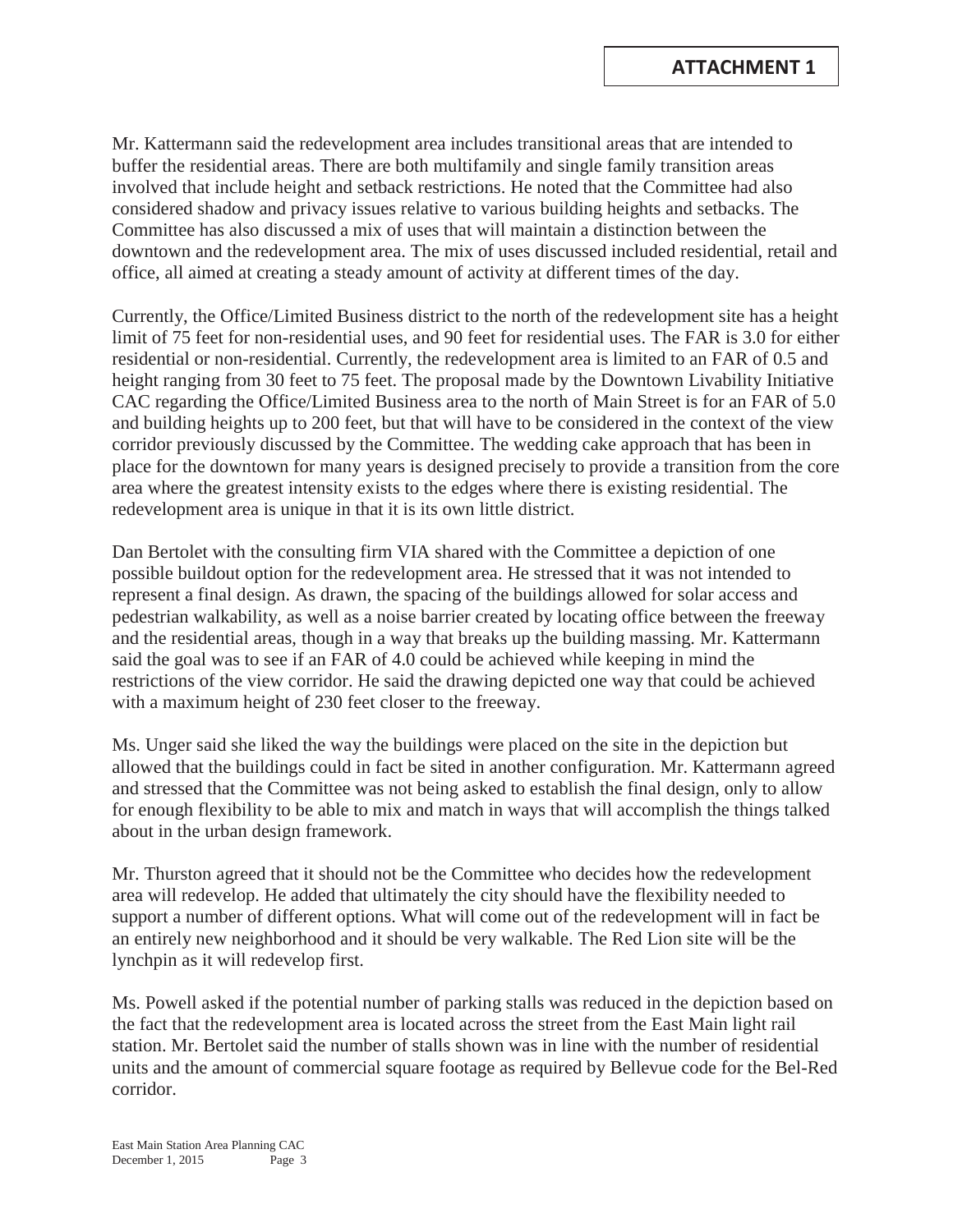Mr. Bertolet said the space along 112th Avenue SE was drawn showing a continuous and active street wall inviting to pedestrians. He noted that the setback shown was 30 feet from the property line, allowing for street trees and a wide sidewalk. The building types were varied as well with regard to building height, and they were placed to allow both visual and pedestrian access into the open space in the middle of the site, and to allow for maximum solar exposure.

Ms. Hammond said she understood the drawing was hypothetical but cautioned against saying that a particular tower will be for low-income housing. Mr. Kattermann said he could not emphasize enough that the drawings only represent possible outcomes. Redevelopment of the site as depicted will require a zoning change.

Mr. Kattermann said the principle of drawing people into the redevelopment area can be satisfied through the design of the development and the street frontage. Higher densities, either office or residential, lead to more people and more activity. People can also be drawn into the area by having it be walkable with smaller block patterns. Parking should primarily be in structures away from the pedestrian frontages. Access to the light rail station should be optimized to take full advantage of its location across the street. He stressed the need to have eyes on the development area and the station by having active uses and spaces along 112th Avenue SE. Emphasis should be given to creating a place rather than a project.

The blocks in downtown Bellevue are 600 feet long, which is about three times the norm. Portland has 200-foot blocks, which is far more typical, especially of older cities, yielding internal access that helps both in terms of traffic and pedestrian movement. The redevelopment area would benefit from having a smaller block pattern to improve access internal to the site.

Mr. Rogers noted that the drawing included parallel parking along 112th Avenue SE and he asked if another travel lane could be created there if the parallel parking was not included. Mr. Kattermann said in theory another lane could be created there, but whether it would be necessary or beneficial is unknown. The landscape strip, included to preserve the existing trees, would need to come out to have enough room for another travel lane, and that would change the pedestrianscale nature of the street.

Senior Transportation Planner Phil Harris pointed out the off-street trail running along 112th Avenue SE and noted there is the potential for an off-street pathway along Main Street as well to get across I-405.

Mr. Kattermann pointed out that Sturtevant Creek is piped in places but will be daylighted on its run to Mercer Slough. It has a large wetland area associated with it and it is classified as a fishbearing stream requiring buffers. To the south of SE 6th Street, the area is heavily constrained by sensitive areas, wetlands and stream buffers, limiting the development potential.

Mr. Kattermann reviewed with the Committee members the view corridor and how it would impact building heights in the redevelopment area.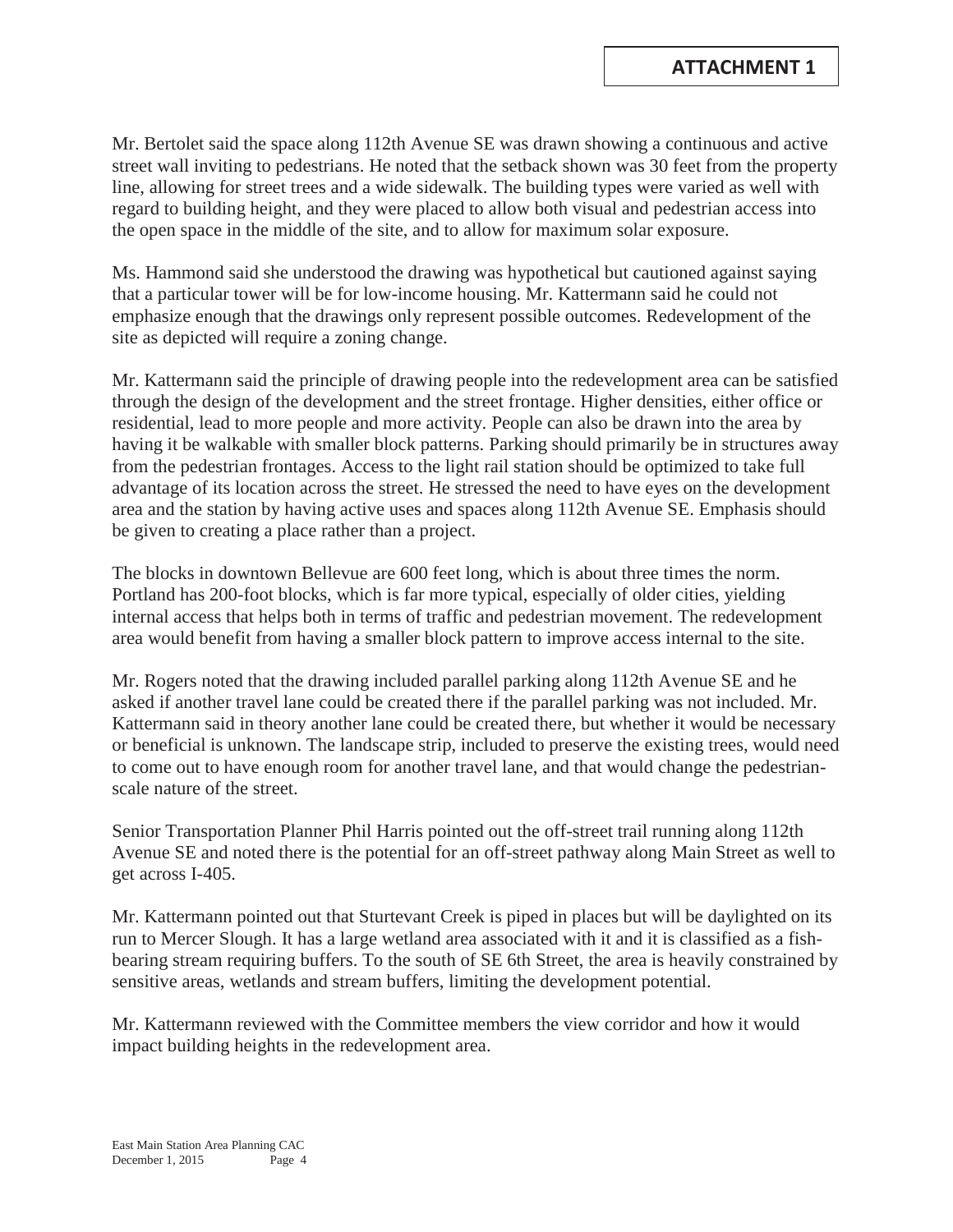Chair Lampe commented that the current restriction relative to the view corridor is something the Committee could weigh in on relative to future development. Mr. Thurston said he would not want to see the restriction compromise transit-oriented development just to preserve a view of Mount Rainier.

Ms. Unger said she values views of Mount Rainier. However, unlike the Space Needle or the Eiffel Tower, Mount Rainier is not something people come to City Hall specifically to see. The view is wonderful, but it is not necessarily something that should be preserved to the detriment of the redevelopment area. Mr. Kattermann said the Committee is free to weigh in on the issue, but the policy decision to preserve view corridors was made by the City Council.

## 4. RED LION REDEVELOPMENT

Mr. Mon Wig with Wig Properties said the work done by the city represents a great start. He said his motivation is to create and build a unique landmark neighborhood district on the Red Lion site, complementary to Surrey Downs, Bellecrest and the downtown. Density and height are needed to create the quality it will take to achieve the goal. Wig Properties purchased the property with an eye on developing it, but even as it is it yields a good return on the investment. It does not have to be redeveloped, but the company is motivated to redevelop it in order to create a unique district. Wig Properties invests in properties and retains them for the long run. What it comes down to is a balancing act between what the city needs, what the community needs, and what Wig Properties needs. In the end, all will benefit from quality and financial viability. Marginal developments do not survive the test of time.

Leshya Wig with Wig Properties said the staff recommendation represents a good start in the right direction. It involves an FAR of 4.0, building heights to 200 feet, and keeps the view corridor intact. One major thing that could be done to improve on the principles is the potential stacking of the buildings. One of the design principles focuses on being able to better provide local services, which could be interpreted to mean retail or restaurants. The ground floor retail shown in the staff presentation would not, however, be viable to lease because it does not have exposure to 112th Avenue SE. If the buildings were stacked, retail uses could be located around the edge of the central plaza and activate it at the ground floor level with shops, thus bringing in the public, not just those who work in the nearby buildings. Stacking would result in small building footprints, leaving more open space and vegetation. Where there is a central courtyard or plaza activated by retail on the ground floor, people will be more likely to come off the sidewalk into the development. Stacking could also result in an open view between the plaza and the East Main light rail station. The fact is that people in the first floors of the buildings will mostly be looking at the buildings in front of them; they will not be looking out to the station or the street. Creating an opening in the middle will put more eyes on the station.

Ms. Wig shared with the Committee an image showing the quality of open space they would like to see. She allowed that the drawing was conceptual but showed a central green courtyard and hardscape activated by surrounding retail uses and a lot of people. The fact that the plaza would be located entirely on property owned by a single owner, coordinating the overall development will be less complicated.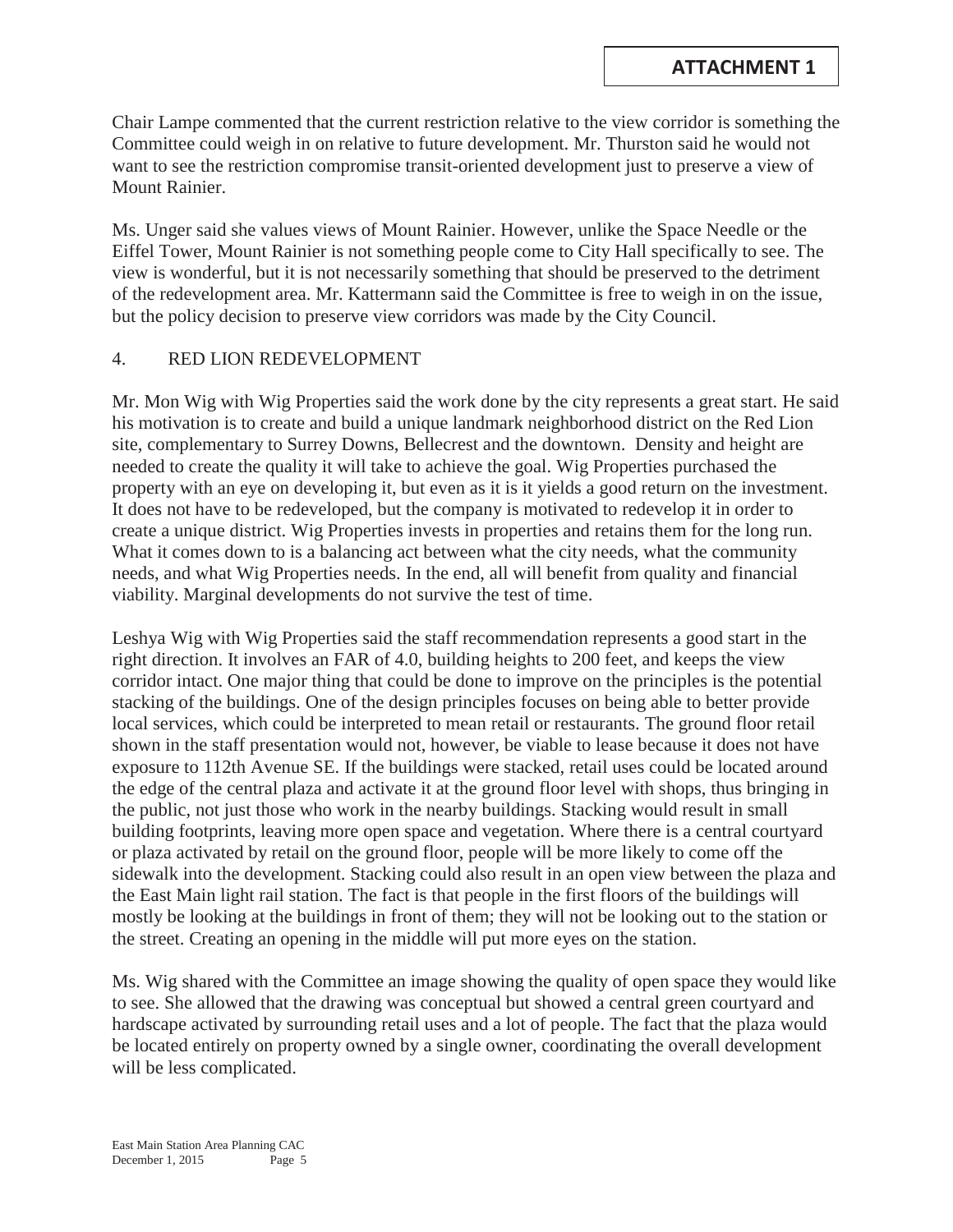Turning to the line drawings of the view corridor, Ms. Wig noted that about two-thirds of the Red Lion site is impacted. If the C line were to be moved toward I-405, the taller building envisioned for the corner could be stepped back further from 112th Avenue SE. The Committee may want to consider developing two recommendations, one for if the City Council imposes the view corridor, and another for if the Council chooses not to.

Mr. Wig commented that the development hurdles relative to the Red Lion site are much greater than for the other properties in the district, primarily because of the view corridor. Additionally, it will be necessary to demolish the existing building before moving ahead with redevelopment, eliminating the existing income stream. He asked the Committee to consider increasing the FAR for the Red Lion site from 4.0 to 5.0 to accommodate for the view corridor impacts, and to increase the building heights sufficiently to achieve the density needed to provide the open space. The maximum height would depend on the extent to which the view corridor is imposed. He said he was willing to spend the money to earn the additional FAR by providing amenities desired by the community.

Mr. Long asked if under the stacking scenario, what would be done at the base, particularly if the building were pushed toward the east closer to I-405. Mr. Wig said the building could be tiered, getting slimmer on the upper floors. The first floor would house retail uses, and above that could be hotel or residential. Ms. Wig said there is a strong desire to see 112th Avenue SE activated in accord with the design principles. Having retail along the street will accomplish that goal. It would be better, however, if the taller buildings were set back from 112th Avenue SE.

Ms. Unger said it would be a good idea to have a lot of windows facing the open space. To not include windows would make it feel like a closed cement box. Mr. Wig agreed and said from an ambience point of view it would not make sense to block views toward a garden-like environment. Mr. Kattermann said the design guidelines may address that issue as well, but if they do not the Committee could make the recommendation.

Ms. Unger noted that privacy is another big concern and she asked at what height it will be possible to see into the back yards of people living along 111th Avenue SE and beyond. Mr. Kattermann said that has not been calculated, but it might be possible to do so on a very course level. The fact is what can be seen from a particular height will vary by parcel, the landscaping and trees present, and other factors. Mr. Wig added that most of the buildings will be facing south, though some will face west. Ms. Wig pointed out that the trees on the Red Lion property along 112th Avenue SE are quite tall and they are to be preserved.

Mr. Thurston spoke positively about the notion of creating a pedestrian-friendly and activated open space. He said the height tradeoffs are good. With regard to privacy concerns, most back yards in Surrey Downs will not be visible from the redevelopment area given the existing vegetation.

Ms. Unger pointed out that some residents will be losing existing landscaping to accommodate construction of the light rail line.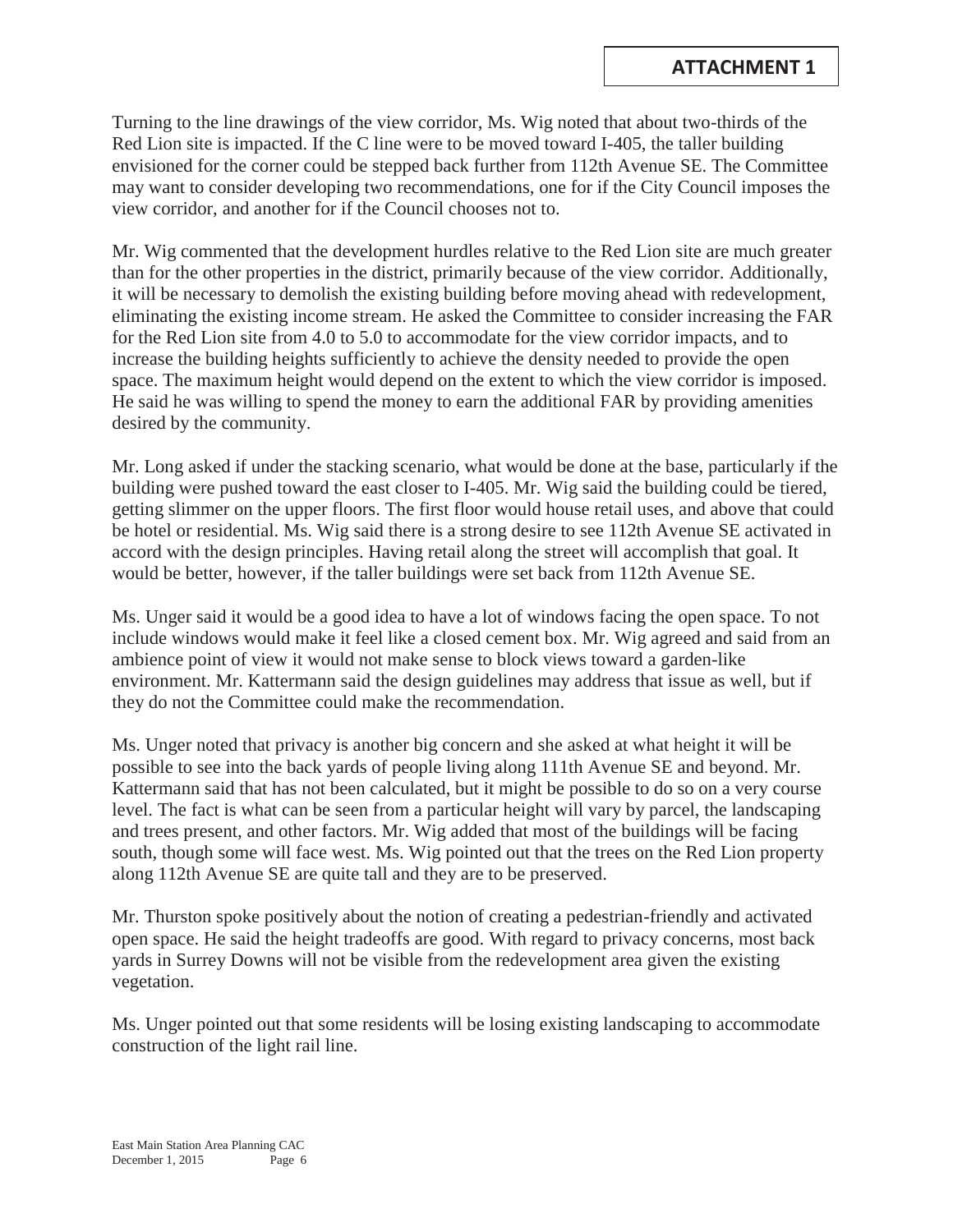Ms. Powell voiced concern about the activity area. She said she is very familiar with downtown Seattle and those who hang out in the park in front of the courthouse. It is a beautiful park with big trees and benches, and there is a definite hang-out dynamic there. She said she would like to have more information about light rail stations and what steps are taken to prevent criminal activity from occurring at them. Mr. Kattermann said those are exactly the kinds of things the Light Rail Best Practices CAC looked at and covered in its final report.

Ms. Powell said she appreciates having the open space and activating the street and the area. However, open spaces are not always active in the right vein or with the wholesomeness anticipated. They can become something difficult to police given other people's sense of freedom of expression. Ms. Wig agreed that issue can be difficult to address. She pointed out that the open space will not be dedicated to the city; it will remain private property that can be addressed with private security. The likelihood that the office uses will have their own security is fairly high; the same is probably true of the retail uses. Mr. Wig added that tenants are not prone to simply tolerating vagrancy and illegal activities, which makes it all the more important to provide security.

Mr. Thurston said the concerns are valid. However, having an active neighborhood across the street will help to create a more secure environment for the station. Mr. Kattermann said it is the isolated stations that have the most problems. Where there are people around, it is far less likely for crime to occur, a fact that has been borne out by the research. Typically the crime around light rail stations mirrors the crime that exists in their neighborhoods already; they do not necessarily bring crime to the area.

Mr. Long noted his support for the preliminary work done by Wig Properties to design a development that includes an open space. He agreed that tenants will not be willing to pay top dollar rent for space adjacent to an area that is not secure and well policed.

Ms. Hammond asked Mr. Wig to explain how greater density translates into greater quality of development. He explained that with more density there is more square footage to rent, making it possible to borrow more money against the property for use in quality construction and creating amenities.

# 5. CONTINUED DISCUSSION AND APPROVAL OF DRAFT VISION STATEMENTS

Mr. Kattermann called attention to the draft vision statements included in the packet. He noted that everything builds off the principles. The vision statements represent a mixture of visionary and strategic statements. He said staff would incorporate the Committee's comments and then bring to the next meeting actual draft vision statements and strategies to be shared with the public early in 2016.

Transportation Planner John Murphy stressed that the task was not to necessarily fully populate all of the strategies. Staff will pull out things that could be strategies and present them at the next meeting.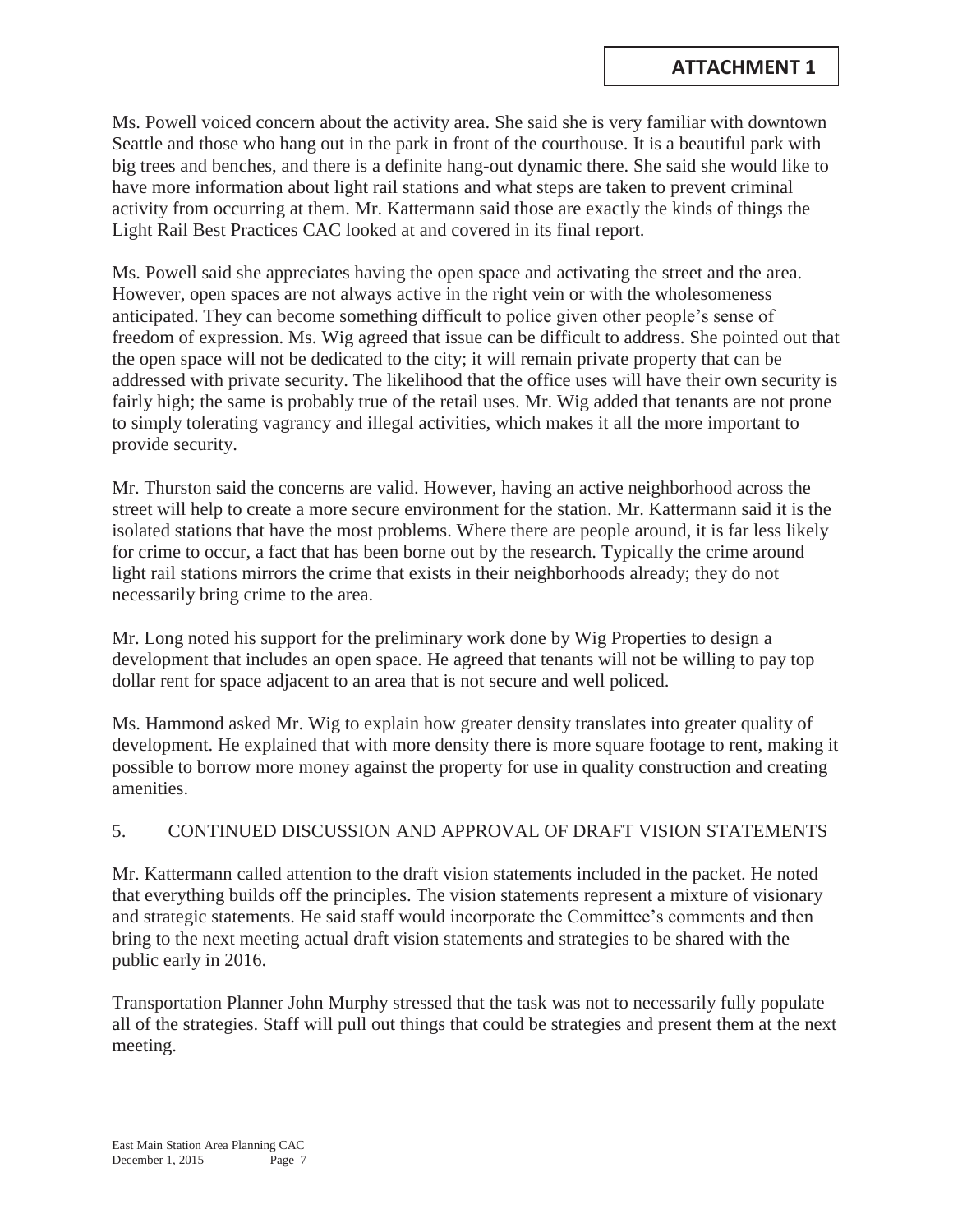With regard to pedestrian/bicycle connectivity to the station, Mr. Harris noted that the Committee had previously discussed connecting the station area to destinations both local and regional, so that was included as a vision statement. The Committee had also discussed providing weather protection where pedestrians wait, and the need for signage to destinations beyond the immediate station area for both pedestrians and bicyclists, both of which were also captured as vision statements.

Ms. Unger suggested that while which destinations should be signed could be fodder for discussion, the topic is probably not one for the Committee to address.

Ms. Hammond commented that there is a difference between signage for pedestrians and signage for drivers, and the placement of each type must be done thoughtfully. One place where something better could be done is at 108th Avenue SE and Main Street heading south; the sign for drivers is very small and is located right at the intersection. Mr. Murphy explained that every sign put up in the city is thoroughly reviewed to ensure that a dangerous situation will not be created as a result. Signs are movable and they do in fact get moved where it can be shown they should be moved.

There was consensus in favor of the draft vision statements.

Mr. Harris said the principles related to neighborhood access led to the creation of three draft vision statements: evaluating potential modifications to neighborhood entrances; identifying and monitoring key routes through the neighborhood before and after the closer of SE 4th Street and SE 1st Place; and updating the city's traffic calming guidelines to incorporate criteria and measures for high-pedestrian traffic areas around light rail stations.

Ms. Powell suggested that "discourage cut-through traffic" in the first statement should be changed to read "eliminate cut-through traffic." Persons who do not live in the neighborhoods have no valid reason for cutting through on 108th Avenue SE other than to avoid Bellevue Way and 112th Avenue SE. The development being proposed all around the neighborhood will only make things worse than they already are.

Ms. Unger commented that once access from 112th Avenue SE into Surrey Downs is eliminated it will be appropriate to emphasize identifying and monitoring key routes. It is anyone's guess what the result will really be; the only way to know for sure will be to watch closely. She asked if consideration has been given to installing a green light camera on 108th Avenue SE to identify and ticket those who drive straight through. Mr. Murphy said that possibility has been looked into. However, red light cameras and the like are driven by state law which is explicit about how they can be used, and currently they can only be used to monitor red light violations.

Ms. Hammond pointed out that the restriction against driving straight through the Main Street and 108th Avenue intersection has not stopped people from driving through.

Mr. Breiland said he generally supported the draft vision statements, but added that the devil is in the details. In terms of identifying and monitoring key routes it would be good to include "such